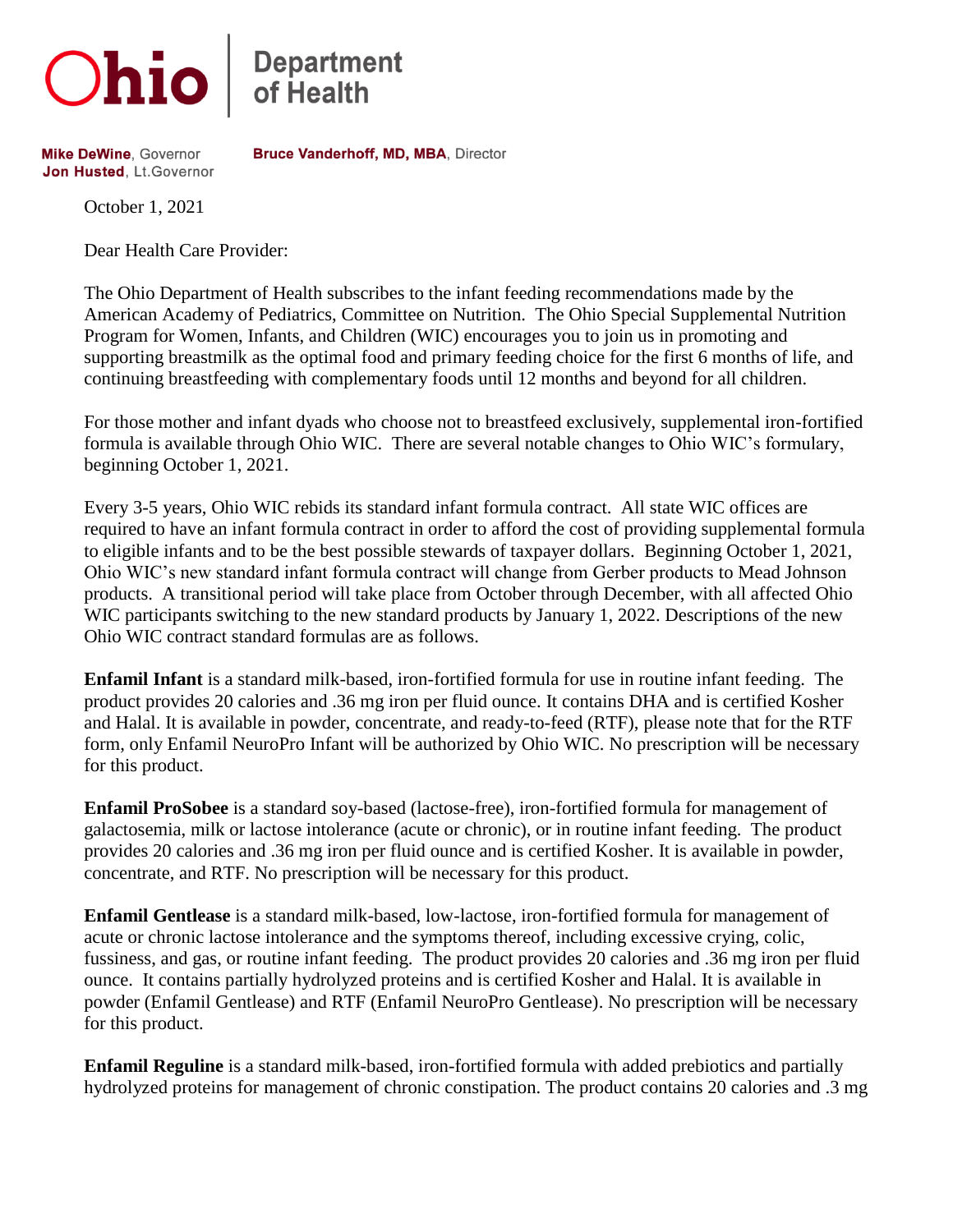iron per fluid ounce and is certified Kosher. It is available in powder. No prescription will be necessary for this product.

**Enfamil AR** is a standard milk-based, iron-fortified formula with added rice starch for management of symptoms of gastroesophageal reflux disease (GERD) or other feeding disorders not associated with overfeeding or incorrect positioning. The product provides 20 calories and .36 mg iron per fluid ounce and is certified Kosher. It is available in powder. A prescription will be required prior to issuance of this product.

If you would like more information about Mead Johnson products, you can review Mead Johnson's website for healthcare professionals at [https://www.hcp.meadjohnson.com.](https://www.hcp.meadjohnson.com/) As always, you are welcome to contact your local WIC office with any questions or concerns.

In addition to the new standard infant formulas noted above, each year there is a review of submissions for specialized products to be added to Ohio WIC's formulary. Beginning October 1, 2021, the following products will also be available for issuance from Ohio WIC with a valid prescription:

- **Compleat Pediatric Peptide 1.5 Cal** is a nutritionally complete, dairy, soy, and gluten-free, peptide-based vegan formula. Indicated for children over 1 year of age with higher calorie needs due to gastrointestinal impairment and/or malabsorption requiring tube feeding, full diet, or oral supplementation. The protein source is predominately hydrolyzed pea protein isolate and fat source is 40% MCT. Provides 45 calories and approximately 0.63 mg iron per fluid ounce.
- **Encala** is a taste neutral lipid matrix powder formulated from lysophosphatidylcholine (LPC), monoglycerides and essential fatty acids. It has been clinically proven to enhance fat absorption, increase essential fatty acid and fat-soluble vitamin levels, and helps patients gain and maintain weight. Indicated for children and women with dietary fat malabsorption and unintended weight loss in women and growth faltering in children with exocrine pancreatic insufficiencies (EPI) resulting from cystic fibrosis, chronic pancreatitis, and other conditions. Powder provides 50 calories per scoop. It can be added to food or beverages and is also suitable for oral and tube feedings. Not nutritionally complete.
- **PediaSure Harvest** is a nutritionally complete, plant-based, milk-free formula. Indicated for children over 1 year of age with intolerance to standard pediatric formulas requiring tube feeding. Designed for tube feeding but may be fed orally. Provides 30 calories and .34 mg iron per fluid ounce.
- **Similac Human Milk Fortifier Concentrate** is indicated for premature and low birth weight infants who are receiving breast milk but have a continued need for a high nutrient density diet after discharge. Concentrated liquid is sterile and provides 0.11 mg iron and 0.35g protein per 0.17oz packet. Product is added to human milk (not water) and preparation will vary as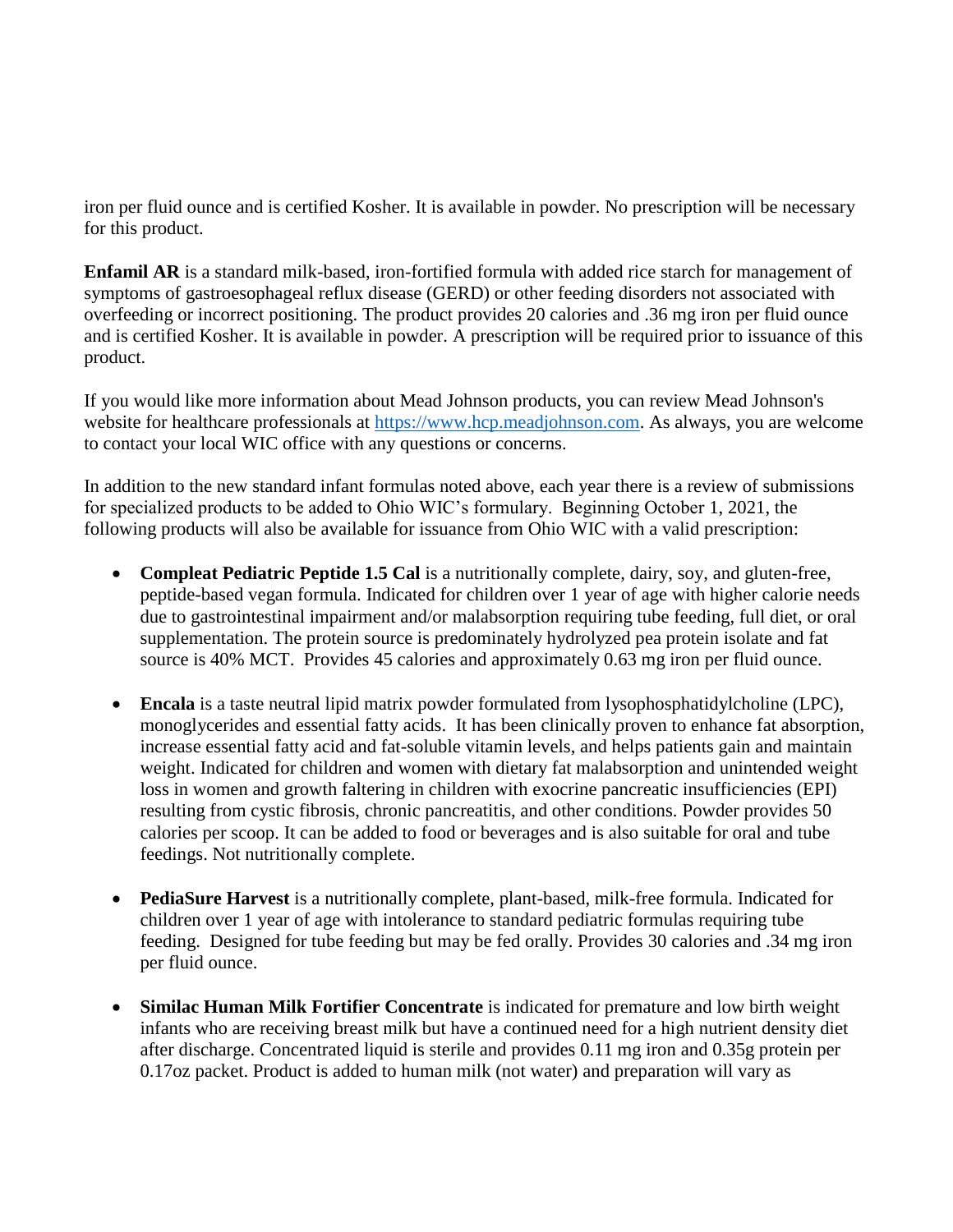prescribed by healthcare provider. Typically for use up to 8 pounds unless otherwise indicated and may only be issued one month at a time up to 8-12 post hospital discharge.

The following formulas will no longer be available for issuance from Ohio WIC beginning October 1, 2021. Any participant coming to the clinic on or after October  $1<sup>st</sup>$  will be issued an appropriate substitution for these products:

Gerber Good Start Gentle and GentlePro, Gerber Good Start Soy, Gerber Good Start SoothePro, and Similac Sensitive.

Please note that even with a prescription, Similac Sensitive will no longer be available on Ohio WIC's formulary starting October 1, 2021.

Ohio WIC's Prescribed Formula and Food Request Form has been revised appropriately. Please ensure that you are using the most current form with the effective date of October 1, 2021.

As a reminder, special formulas issued by WIC must be prescribed for their specific nutrient content related to treatment of a medical condition. Prescription requests for special formulas must still contain all of the following information:

- participant's name and date of birth,
- amount of formula to be provided per day (must be a specific, measurable volume),
- intended length of use of the formula (not to exceed six months),
- documented medical diagnosis (must relate to the special formula requested),
- name of formula
- any contraindications for other supplemental foods that WIC provides,
- signature, credentials, and telephone number of the prescribing health care provider; and
- date prescribed.

WIC reserves the right to deny a special formula request if the formula:

- prescription does not include the minimum information outlined in this letter,
- does not meet WIC requirements for issuance, or
- is prescribed solely for weight management or nonspecific "intolerance."

WIC health professionals will work with health care providers to obtain any missing data and provide expedient service to participants. The health professionals in the WIC clinics make decisions related to the issuance of formulas and foods based on WIC policy and an individualized nutrition assessment.